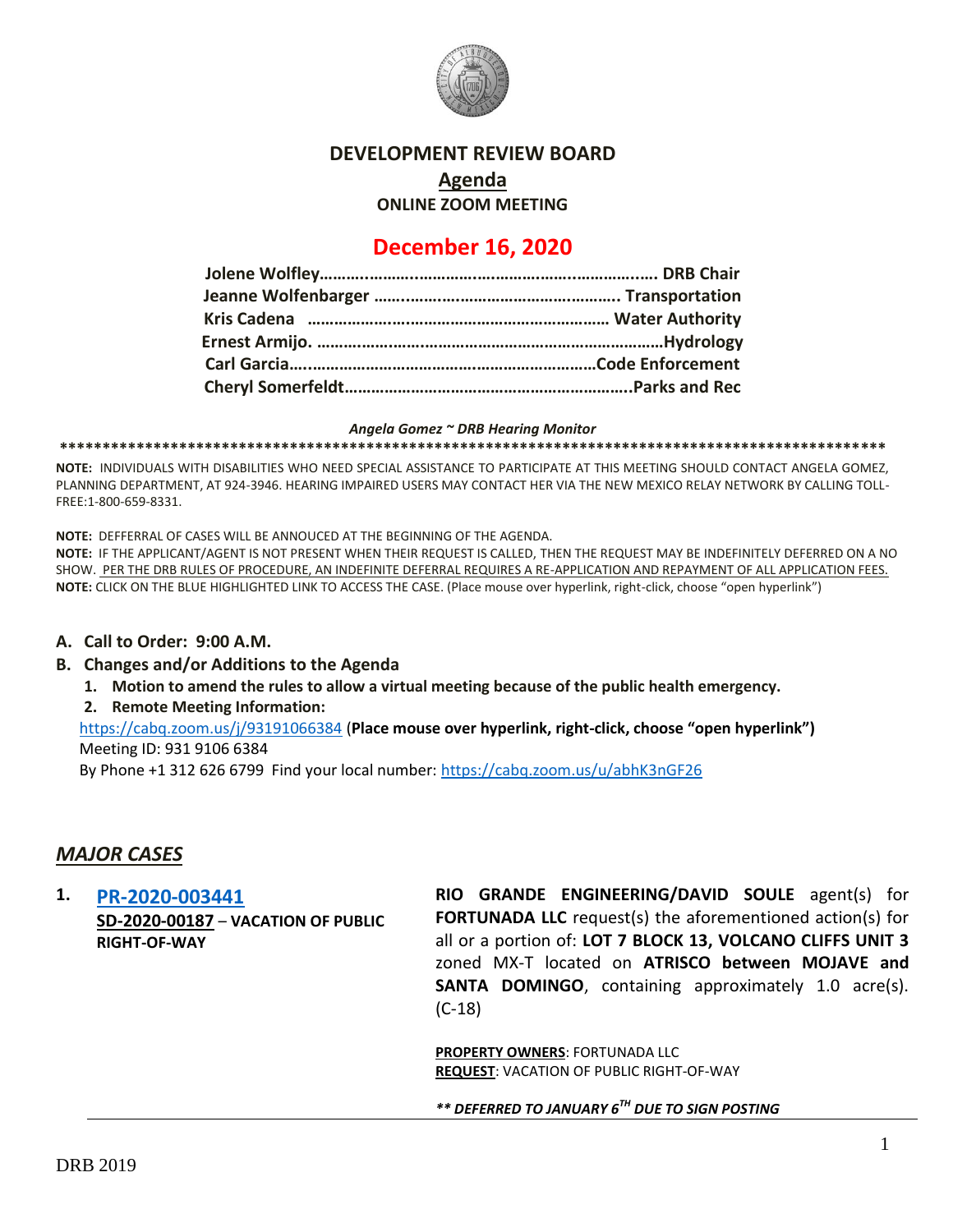| 2. | PR-2020-004708<br>SI-2020-001411 - SITE PLAN                                                                                                                                                                                                                         | JESSICA LAWLIS, DEKKER/PERICH/SABATINI agent(s) for<br>JUSTIN BAIARDO, EXECUTIVE DIRECTOR EXPLORE ACADEMY<br>request(s) the aforementioned action(s) for all or a portion of:<br>3-C REPLAT LOT 3 INTERSTATE INDUSTRIAL TRACT UNIT II<br>zoned NR-BP located at 6600 GULTON CT NE, containing<br>approximately 10.0 acre(s). (E-17)                                                                                                                                                                                                                                      |
|----|----------------------------------------------------------------------------------------------------------------------------------------------------------------------------------------------------------------------------------------------------------------------|--------------------------------------------------------------------------------------------------------------------------------------------------------------------------------------------------------------------------------------------------------------------------------------------------------------------------------------------------------------------------------------------------------------------------------------------------------------------------------------------------------------------------------------------------------------------------|
|    |                                                                                                                                                                                                                                                                      | <b>PROPERTY OWNERS: ARTEZ 6600 GULTON LLC</b><br>REQUEST: THE PHASED RENOVATION OF THE EXISTING FACILITY TO<br>ACCOMMODATE A SCHOOL, INCLUDING THE CONSTRUCTION OF A NEW<br>GYM TOTALING APPROX 17,000 SQ FT.                                                                                                                                                                                                                                                                                                                                                            |
|    |                                                                                                                                                                                                                                                                      | **DEFERRED TO JANUARY 6 <sup>TH</sup> DUE TO SIGN POSTING AND ADVERTISING                                                                                                                                                                                                                                                                                                                                                                                                                                                                                                |
| 3. | PR-2020-003661<br>SD-2020-00209 - PRELIMINARY PLAT                                                                                                                                                                                                                   | RON HENSLEY/THE GROUP agent(s) for CLEARBROOK<br><b>INVESTMENTS, INC.</b> request(s) the aforementioned action(s)<br>for all or a portion of LOT 31, BLOCK 16, NORTH<br>ALBUQUERQUE ACRES TRACT 1 UNIT 3 zoned R-1D, located<br>at 8361 GLENDALE AV NE between BARSTOW and VENTURA,<br>containing approximately 0.8864 acre(s). (B-20)                                                                                                                                                                                                                                   |
|    |                                                                                                                                                                                                                                                                      | PROPERTY OWNERS: HENRY SCOTT W & CLARK SCOTT B & PAMELA M<br><b>REQUEST: REVIEW OF SUBDIVISION OF LOT INTO 2 LOTS</b>                                                                                                                                                                                                                                                                                                                                                                                                                                                    |
| 4. | Project #PR-2019-002277<br>(1002962)<br>SI-2019-00246 - SITE PLAN                                                                                                                                                                                                    | RESPEC agent(s) for RAINBOW PASEO, LLC request(s) the<br>aforementioned action(s) for all or a portion of TRACT A PLAT<br>OF TRACTS A, B AND C CANTATA AT THE TRAILS UNIT 2<br>(BEING A REPLAT OF TRACT OS-4 THE TRAILS UNIT 2 & TRACT<br>A TAOS AT THE TRAILS UNIT 2), zoned R-ML, located on<br><b>OAKRIDGE ST NW between OAKRIDGE ST NW and TREE LINE</b><br>AVE NW, containing approximately 3.26 acre(s). (C-9) [Deferred]<br>from 8/15/19, 10/9/19, 12/4/19, 2/5/20, 3/4/20, 4/15/20, 6/3/20, 8/5/20],<br>9/30/20, 10/14/20]                                       |
|    |                                                                                                                                                                                                                                                                      | <b>PROPERTY OWNERS: RV LOOP LLC</b><br><b>REQUEST: 52 UNIT TOWNHOME DEVELOPMENT</b>                                                                                                                                                                                                                                                                                                                                                                                                                                                                                      |
| 5. | <b>Project #1011598</b><br>18DRB-70137 - VACATION OF PUBLIC<br><b>RIGHT-OF-WAY</b><br>18DRB-70138 - SIDEWALK VARIANCE<br>18DRB-70139 - SUBDIVISION DESIGN<br><b>VARIANCE FROM MINIMUM DPM</b><br><b>STANDARDS</b><br>18DRB-70140 - PRELIMINARY/<br><b>FINAL PLAT</b> | <b>BOB KEERAN, request(s) the aforementioned action(s) for all</b><br>or a portion of: Lot(s) 17 & 18, Block(s) 4, Tract(s) 3, NORTH<br>ALBQ ACRES Unit 3, zoned PD (RD/5DUA), located on<br>VENTURA ST NE between SIGNAL AVE NE and ALAMEDA<br>BLVD NE, containing approximately 2 acre(s). (C-20) [Deferred<br>from 5/16/18, 6/13/18, 7/18/18/, 8/8/18, 9/12/18, 10/24/18, 12/5/18, 12/19/18,<br>1/9/19, 1/23/19, 2/13/19, 2/27/19, 3/20/19, 4/17/19, 4/24/19, 6/5/19, 7/10/19, 8/7/19,<br>9/18/19, 10/30/19, 12/11/19, 1/29/20, 4/22/20, 6/24/20, 8/26/20, 10/28/20]. |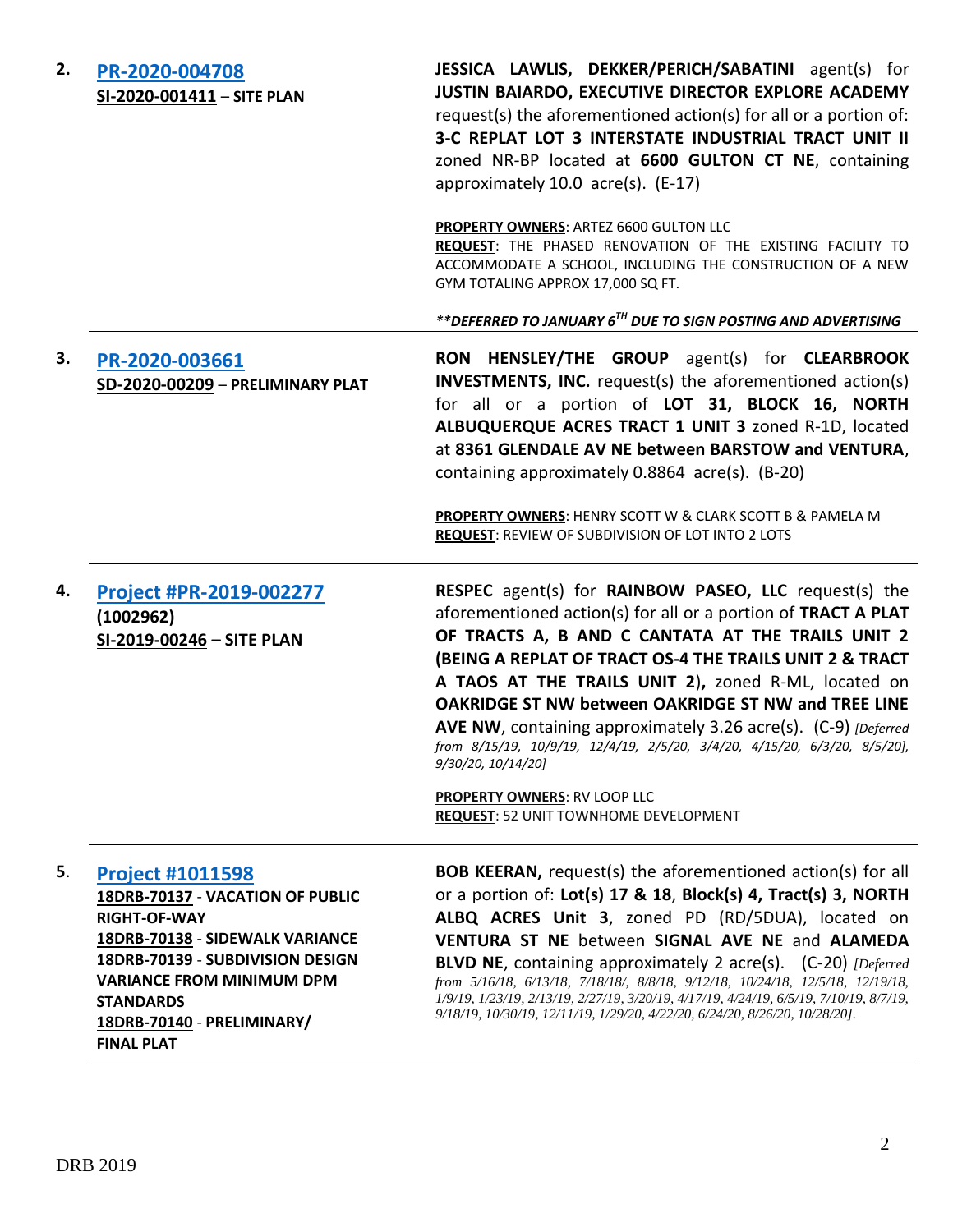| 6. | <b>Project # PR-2020-004448</b><br>SI-2020-00964 - MAJOR SITE PLAN<br><b>AMENDMENT</b>                                   | STUDIO SOUTHWEST ARCHITECTS - JOE BLOWERS,<br><b>PROJECT MANAGER agent(s) for KAIROS POWER - LANCE</b><br>HAGERBUCH, SR DIRECTOR ENGINEERING request(s) the<br>aforementioned action(s) for all or a portion of: LOT D1,<br>D2 & D3, MESA DEL SOL INNOVATION PARK II, zoned PC,<br>located at 5201 HAWKING DR SE between HAWKING DR<br>and CRICK CROSSING, containing approximately 32.5<br>acre(s). (Q-16) [Deferred from 10/14/20, 11/4/20, 11/18/20]<br>PROPERTY OWNERS: KAIROS POWER, CHAVEZ STEVE & GUZMAN<br>RUDY & DASKALOS PETE & SOULA<br>REQUEST: MODIFICATION TO SITE PLAN for ADDITION OF A 100' x 400'<br>SHELL BUILDING APPROXIMATELY 65 FEET HIGH |
|----|--------------------------------------------------------------------------------------------------------------------------|------------------------------------------------------------------------------------------------------------------------------------------------------------------------------------------------------------------------------------------------------------------------------------------------------------------------------------------------------------------------------------------------------------------------------------------------------------------------------------------------------------------------------------------------------------------------------------------------------------------------------------------------------------------|
| 7. | PR-2019-002479<br>SD-2020-00196- VACATION OF RIGHT-<br><b>OF-WAY</b><br>SD-2020-00195 - PRELIMINARY/FINAL<br><b>PLAT</b> | ARCH + PLAN LAND USE CONSULTANTS agent(s) for SMI<br><b>ASSETS LLC</b> request(s) the aforementioned action(s) for all<br>or a portion of: TR B PLAT, TR C PLAT, AND TR D PLAT OF<br>TRACTS B, C AND D FAIRVIEW PARK CEMETERY (BEING A<br>REPLAT OF FAIRVIEW PARK CEMETERY) AND THE<br>REMAINING NE'LY PORT OF TR IN THE NW 1/4, NW 1/4<br>SEC 27T10N R3E, zoned NR-SU located at 700 YALE BLVD SE<br>& 621 COLUMBIA DR SE, containing approximately 25.56<br>acre(s). (L-15 & L-16) [Deferred from 12/2/20]<br><b>PROPERTY OWNERS: SMI ASSETS LLC</b><br><b>REQUEST: LOT CONSOLIDATION</b>                                                                      |

# *MINOR CASES*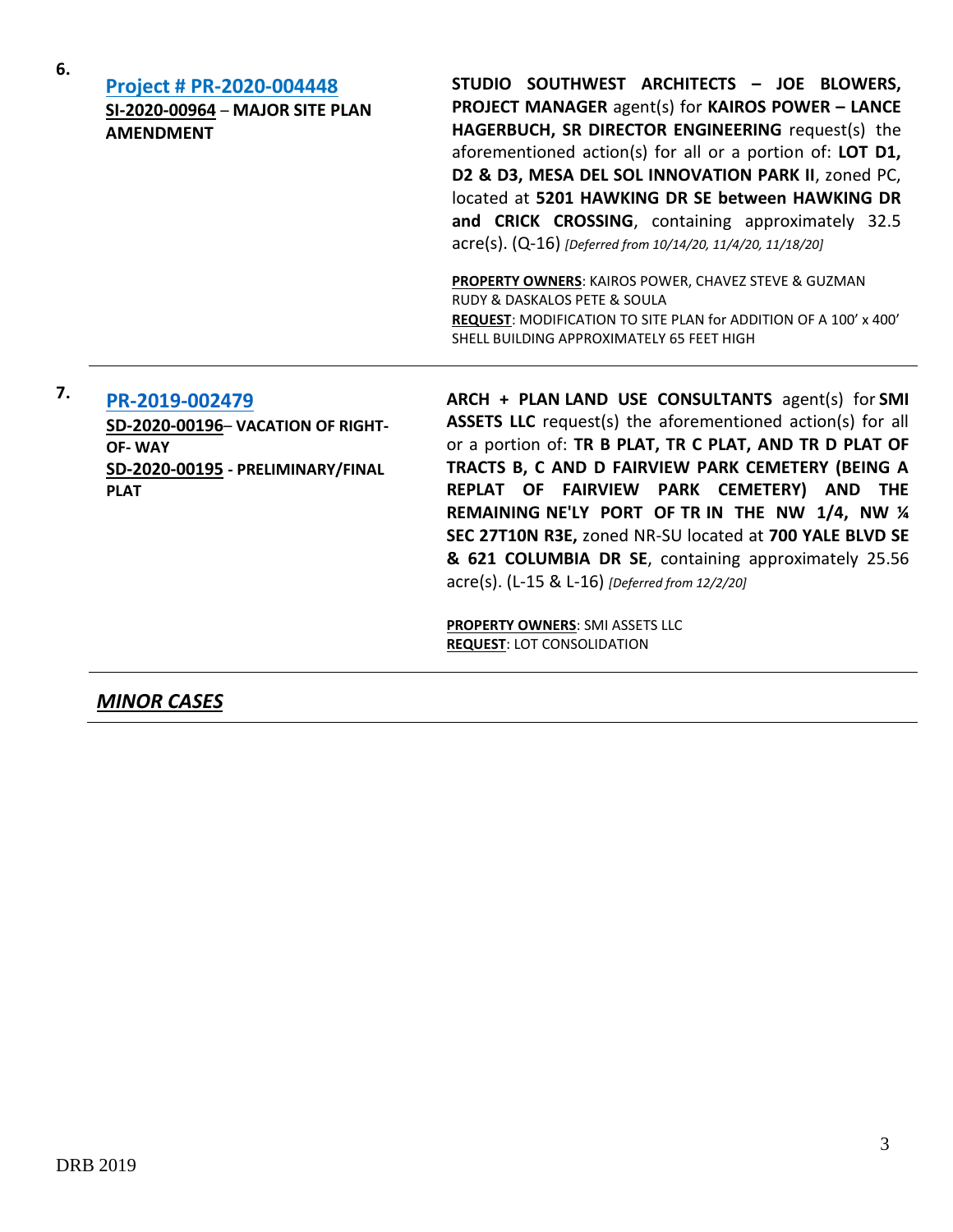| 8.  | PR-2018-001402<br>(1001047)<br>SI-2020-01164 - EPC FINAL SITE PLAN<br><b>SIGN-OFF</b> | <b>CONSENSUS PLANNING, INC.</b> agent(s) for <b>GAMMA</b><br><b>DEVELOPMENT, LLC</b> request(s) the aforementioned action(s)<br>for all or a portion of: LOTS 1 THROUGH 3 BLOCK 1 PLAT OF<br>WEST BANK ESTATES WITH TRACT A-11 LANDS OF SUZANE H<br>POOLE, TRACT C-1 PLAT OF TRACTS C-1, C-2 AND LOT 4-A<br>LANDS OF SUZANNE H POOLE BEING A REPLAT OF TRACT C<br>LANDS OF SUZANNE H POOLE TRACT C ANNEXATION PLAT<br>LAND, AND LOT 4-A PLAT OF TRACTS C-1, C-2 & LOT 4-A<br>LANDS OF SUZANNE H POOLE BEING A REPLAT OF TRACT C<br>LANDS OF SUZANNE H POOLE TRACT C ANNEXATION PLAT<br>LAND, zoned R-A, located at 5001 NAMASTE RD NW between<br>LA BIENVENIDA PL and OXBOW OPEN SPACE, containing<br>approximately 22.75 acre(s). (F-11 & F-12)[Deferred from 10/28/20,<br>11/18/20]<br>PROPERTY OWNERS: DANIELS FAMILY PROPERTIES LLC<br><b>REQUEST: EPC SITE PLAN SIGN-OFF</b> |
|-----|---------------------------------------------------------------------------------------|-----------------------------------------------------------------------------------------------------------------------------------------------------------------------------------------------------------------------------------------------------------------------------------------------------------------------------------------------------------------------------------------------------------------------------------------------------------------------------------------------------------------------------------------------------------------------------------------------------------------------------------------------------------------------------------------------------------------------------------------------------------------------------------------------------------------------------------------------------------------------------------|
| 9.  | PR-2019-002609<br>SD-2020-00217 - PRELIMINARY/FINAL<br><b>PLAT</b>                    | ARCH + PLAN LAND USE CONSULTANTS agent(s) for JAB RE<br><b>INVESTMENTS LLC</b> request(s) the aforementioned action(s)<br>for all or a portion of: LOT 14, FLORAL GARDENS, zoned R-1,<br>located at 2454 ROSE NW between FLORAL RD and SARITA<br>AVE, containing approximately 0.4117 acre(s). (H-13)<br>PROPERTY OWNERS: JABRE INVESTMENTS LLC<br><b>REQUEST: CREATE 2 LOTS FROM 1 EXITING LOT</b>                                                                                                                                                                                                                                                                                                                                                                                                                                                                               |
| 10. | PR-2019-002973<br>SD-2020-00168 - PRELIMININARY/FINAL<br><b>PLAT</b>                  | ARCH + PLAN LAND USE CONSULTANTS agent(s) for MANUEL<br><b>GARZA</b> request(s) the aforementioned action(s) for all or a<br>portion of: LOTS A & B, LANDS OF ROBERT GARCIA, zoned<br>MX-M, located at 1821 CANDELARIA NW between SAN<br>ISIDRO ST and GRIEGOS LATERAL, containing approximately<br>0.258 acre(s). (G-13)[Deferred from 10/7/20, 10/28/20, 11/18/20]<br>PROPERTY OWNERS: MANUEL GARZA<br><b>REQUEST:</b> CREATE 3 LOTS FROM 2 EXITING LOTS                                                                                                                                                                                                                                                                                                                                                                                                                        |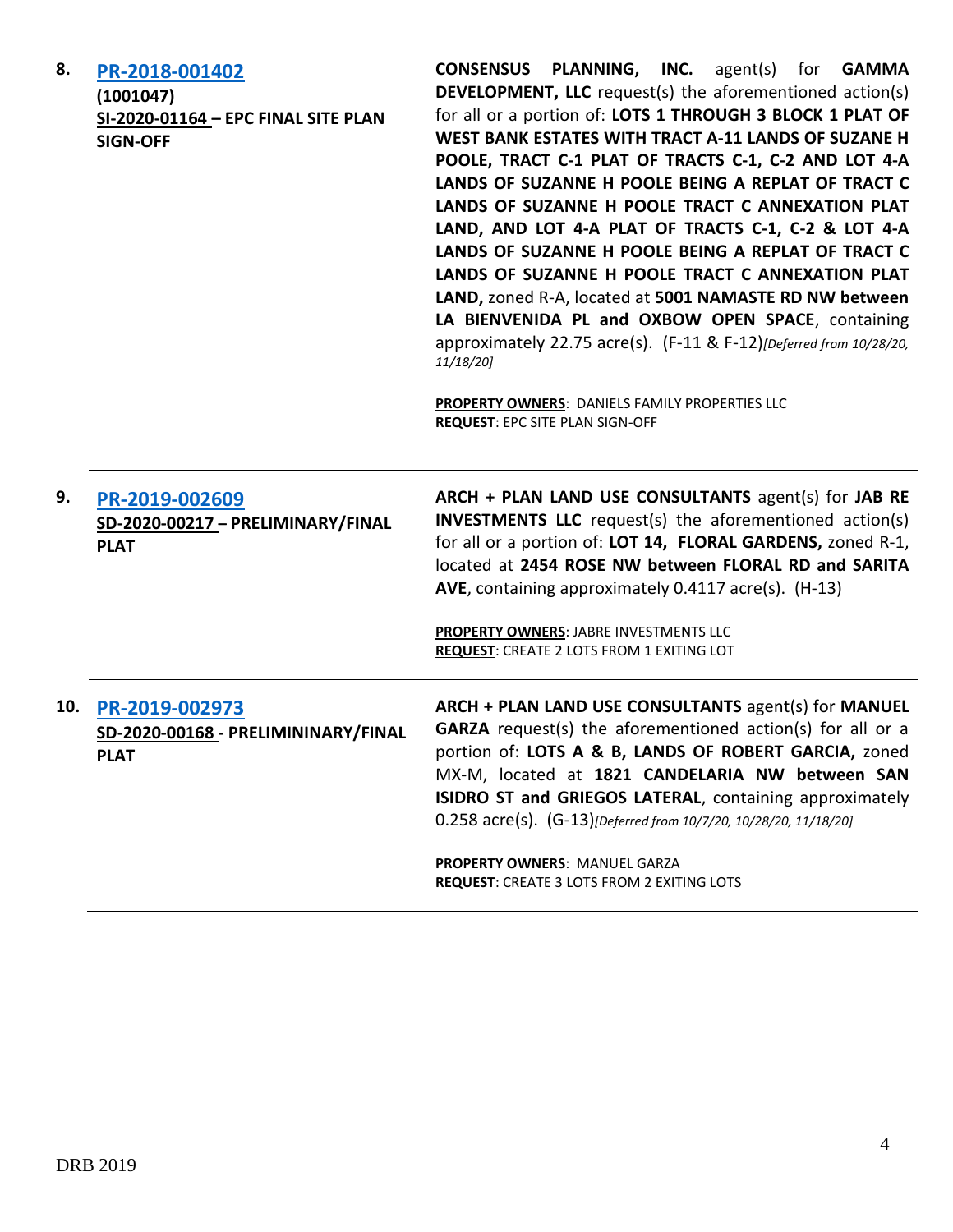**11.**

## **[PR-2018-001566](http://data.cabq.gov/government/planning/DRB/PR-2018-001566/DRB%20Submittals/)**

**SD-2020-00208 – PRELIMINARY/ FINAL PLAT** *(Sketch Plat 4/22/20)*

**ARCH + PLAN LAND USE CONSULTANTS** agent(s) for **RUDOLPH RAMIREZ** request(s) the aforementioned action(s) for all or a portion of: **LOTS 1 & 2, WINGER AND MARTINEZ,** zoned R-A, located at **2123 & 2127 CANDELARIA between DON ISIDRO LN and MANCHESTER DR**, containing approximately 0.6209 acre(s). (G-13) *[Deferred from 12/2/20, 12/9/20]*

**PROPERTY OWNERS**: RUDOLPH RAMIREZ **REQUEST**: LOT LINE ADJUSTMENT BETWEEN 2 EXISTING LOTS

# **12. [Project # PR-2019-002607](http://data.cabq.gov/government/planning/DRB/PR-2019-002607/DRB%20Submittals/) SD-2020-00026 - PRELIMINARY/FINAL PLAT SD-2020-00107 – VACATION OF PRIVATE EASEMENT** *(Sketch Plat 7/17/19)*

**ARCH+ PLAN LAND USE CONSULTANTS** agent(s) for **JOHN O. PEARSON** request(s) the aforementioned action(s) for all or a portion of: **LOT 8-B PLAT OF LOTS 8-A & 8-B UNIT 1 ALVARADO GARDENS CONT 0.8967 AC,** zoned R-A, located on **RIO GRANDE BLVD** between **ARTESANOS CT** and **CAMPBELL RD**, containing approximately 0.8967 acre(s). (G-13) *[Deferred from 1/29/20, 2/26/20, 4/8/20, 5/20/20, 7/8/20, 7/29/20, 8/26/20, 9/16/20, 9/30/20, 10/14/20, 11/18/20, 12/9/20]*

**PROPERTY OWNERS**: JOHN D PEARSON **REQUEST**: CREATE 2 LOTS FROM 1 EXISTING LOT

**13. [PR-2020-004794](http://data.cabq.gov/government/planning/DRB/PR-2020-004794/DRB%20Submittals/PR-2020-004794_Dec_16_2020/Application/) SD-2020-00214 – EXTENSION OF SUBDIVISION IMPROVEMENTS AGREEMENT (ESIA)**

**LANA HUTCHISON** request(s) the aforementioned action(s) for all or a portion of: **LOT 30A and B TRACT 1 BLOCK 16, NORTH ALBUQUERQUE ACRES** zoned R-1D, located on **GLENDALE EAST OF BARSTOW between BARSTOW and VENTURA** containing approximately 1 acre(s). (B-20)

**PROPERTY OWNERS**: HUTCHISON PROPERTIES LLC **REQUEST**: SUBDIVISION IMPROVEMENTS AGREEMENT EXTENSION

### **14. [PR-2020-004538](http://data.cabq.gov/government/planning/DRB/PR-2020-004538/DRB%20Submittals/PR-2020-004538_Dec_16_2020/Application/DRB%20P&F%20Cartesian%20PR-2020-004538%20SD-2020-00219%20signed%20copy.pdf)**

**SD-2020-00219 – PRELIMINARY/FINAL PLAT** *(Sketch Plat 10/14/20)*

**CSI – CARTESIAN SURVEY'S INC.** agent for **YANKEE FANS LLC** request(s) the aforementioned action(s) for all or a portion of: **TRACT 1A and TRACT D, ATRISCO BUSINESS PARK UNIT II AND MERIDIAN BUSINESS PARK II** zoned NR-BP, located at **7301 LOS VOLCANES RD NW between GALLATIN PL NW and COORS BLVD NW**, containing approximately 26.21 acre(s). (J-10)

#### **PROPERTY OWNERS**: YANKEE FANS LLC

**REQUEST**: TO SUBDIVIDE THE EXISTING PARCEL OF LAND INTO THREE **TRACTS**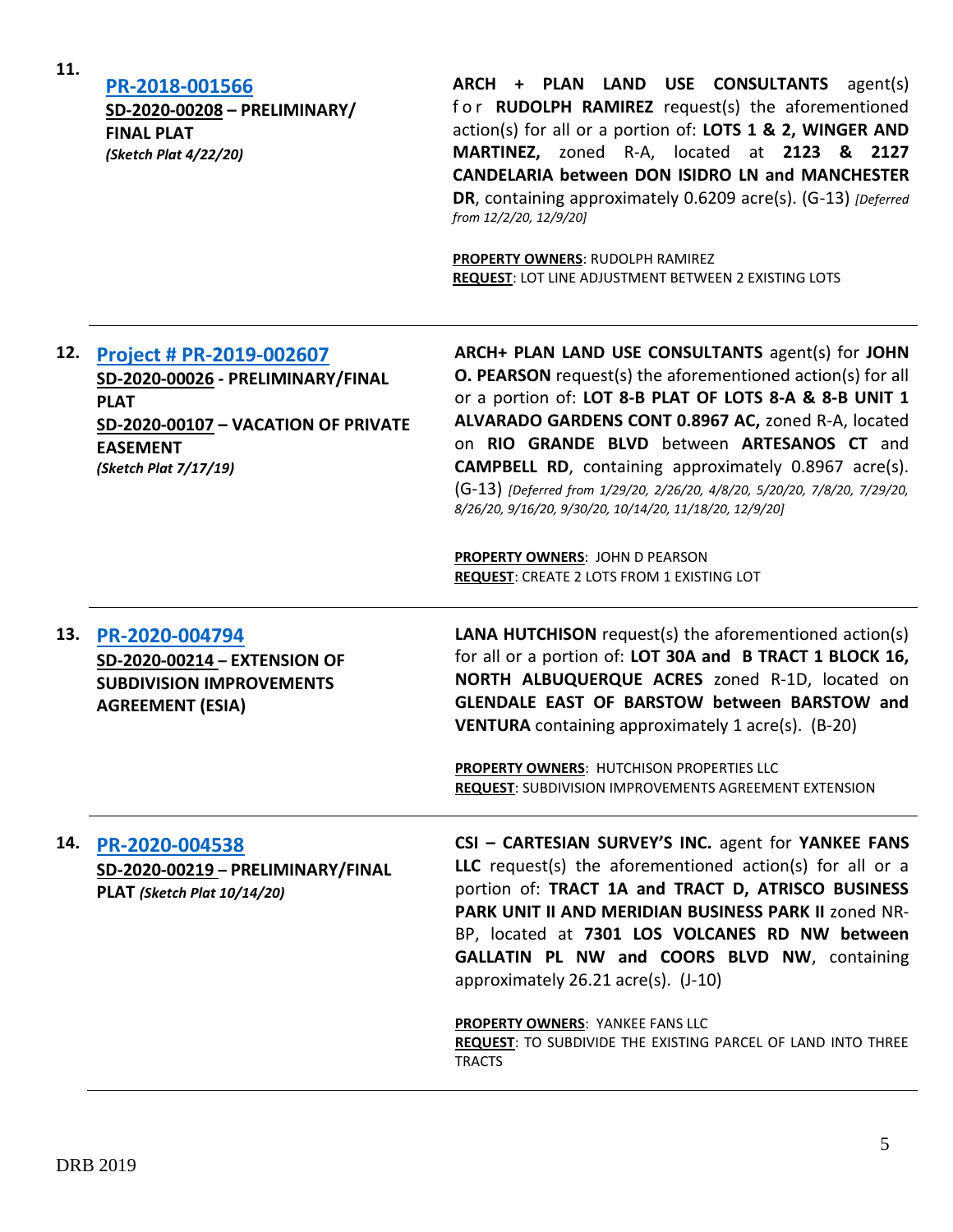| 15. | PR-2019-003030<br>SD-2020-00213 - PRELIMINARY/FINAL<br><b>PLAT</b>              | <b>INVESTMENTS,</b><br><b>SUPREME</b><br><b>LLC</b><br>request(s)<br>the<br>aforementioned action(s) for all or a portion of: TRACT B1,<br>LAND OF MEL SANCHEZ & LATH & PLASTER SUPPLY zoned<br>NR-LM, located at 5300 2 <sup>ND</sup> ST between MONTANO and<br>GRIEGOS, containing approximately 5.45 acre(s). (F-15)<br>PROPERTY OWNERS: CITY CHURCH OF ALBUQUERQUE INC<br>REQUEST: TO SUBDIVIDE THE EXISTING PARCEL OF LAND INTO THREE<br><b>TRACTS</b>         |
|-----|---------------------------------------------------------------------------------|---------------------------------------------------------------------------------------------------------------------------------------------------------------------------------------------------------------------------------------------------------------------------------------------------------------------------------------------------------------------------------------------------------------------------------------------------------------------|
| 16. | PR-2020-004801<br>SD-2020-00216 - PRELIMINARY/FINAL<br><b>PLAT</b>              | ALDRICH LAND SURVEYING agent(s) for HOMEWISE, INC.<br>request(s) the aforementioned action(s) for all or a portion<br>of: LOTS 15 & 16, BLOCK 3, JOHN A. LEE SUBD zoned R-<br>1A, located at 433 PACIFIC AVE SW between BARELAS RD<br>and 4 <sup>TH</sup> STREET, containing approximately 0.1470 acre(s).<br>$(K-14)$<br><b>PROPERTY OWNERS: HOMEWISE</b><br>REQUEST: REPLAT 2 LOTS INTO 1 LOT BY LOT LINE ELIMINATION AND<br>ADMINISTRATIVE WAIVER OF ALLEY WIDTH |
|     | 17. PR-2019-002765<br>SD-2020-00218 - PRELIMINARY/FINAL<br><b>PLAT</b>          | <b>RED SHAMROCK</b> request(s) the aforementioned action(s)<br>for all or a portion of: LOTS 1 THRU 6, 8 & 9, zoned NR-C,<br>located on ST. JOSEPHS DR NW between ATRISCO DR NW<br>and COORD BLVD NW, containing approximately 14.5<br>acre(s). (G-11)<br>PROPERTY OWNERS: RED SHAMROCK<br>REQUEST: SUBDIVIDE 2 EXISTING LOTS INTO 5 LOTS                                                                                                                           |
|     | SKETCH PLAT                                                                     |                                                                                                                                                                                                                                                                                                                                                                                                                                                                     |
| 18. | PR-2019-002058<br>PS-2020-00133 - SKETCH PLAT<br>(Sketch Plat 1/15/20, 2-13-20) | ARCH + PLAN LAND USE CONSULTANTS agent(s) for<br><b>GORKY PACHA</b> request(s) the aforementioned action(s)<br>for all or a portion of: LOTS 8 thru 10, BLOCK W,<br>ATLANTIC & PACIFIC ADDN, zoned R-1, located at 510<br>ATLANTIC SE between 5TH ST and BARELAS RD,<br>containing approximately 0.248 acre(s). (K-14)<br>PROPERTY OWNERS: PACHA GORKY M<br><b>REQUEST: LOT CONSOLIDATION - 3 LOTS INTO 2 LOTS</b>                                                  |